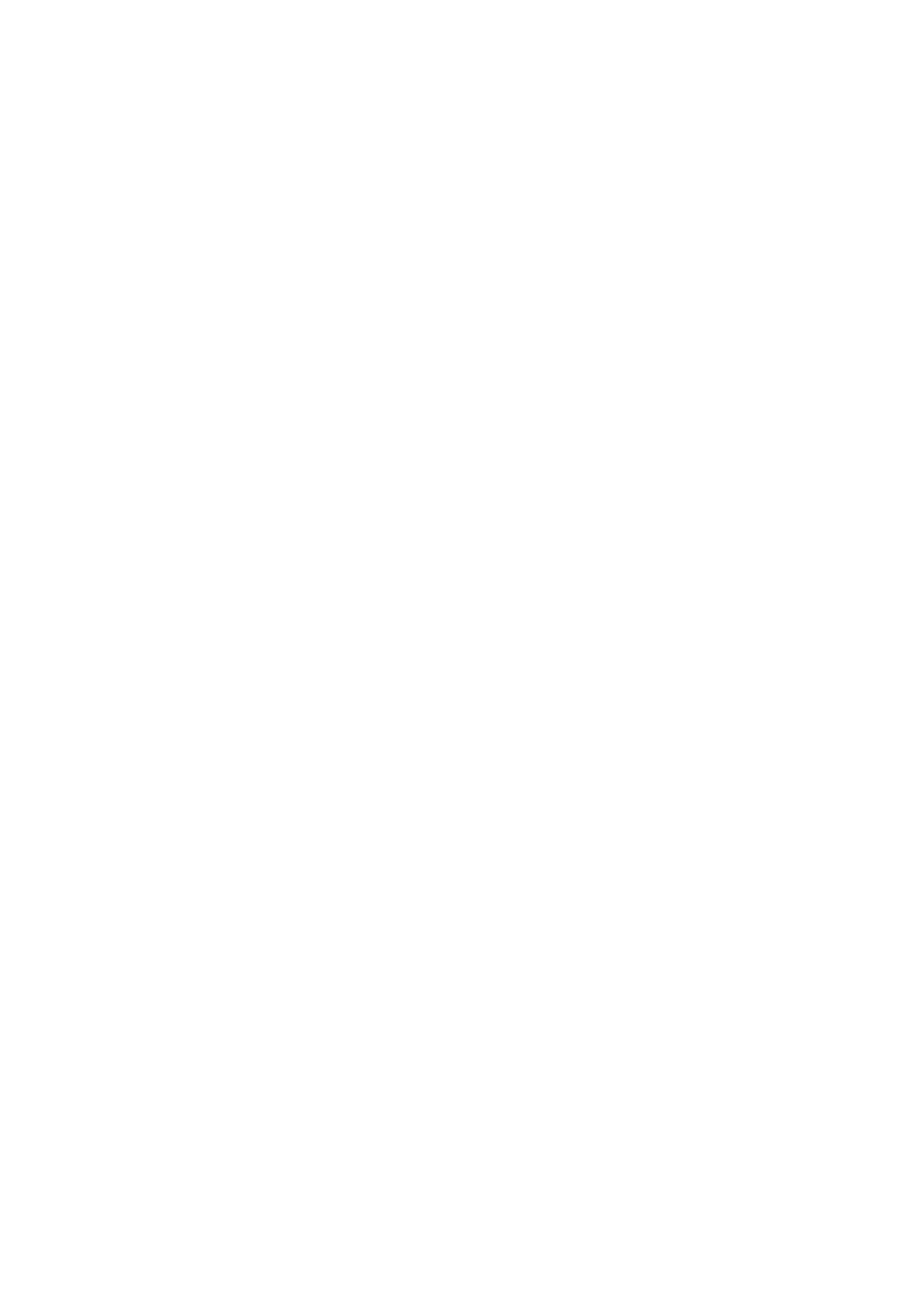# **FOOD SAFETY**

# **Food Hygiene Rating Re-Scoring Visit**

Date: 1.5.2019

Following the previous inspection a re-rating visit was requested. The revised score is indicated here. The results of the original inspection are listed below.

Your revised Food Hygiene Rating is 5 – a very good standard 000005

Your revised Food Hygiene Rating is 4 – a good standard

Inspectors notes: Inspectors notes: Amended scores of 0 for food safety, 0 for structure and cleanliness and 5 for confidence in management were awarded. You had reviewed temperature control within your Haccp, and altered records to be kept. These were now being kept well showing satisfactory temperatures, good monitoring and understanding of exemptions available.

# **How we calculate your Food Hygiene Rating:**

The food safety section has been divided into the three areas which you are scored against for the hygiene rating: 1. food hygiene and safety procedures, 2. structural requirements and 3. confidence in management/control procedures. Each section begins with a summary of what was observed and the score you have been given. Details of how these scores combine to produce your overall food hygiene rating are shown in the table.

| <b>Compliance Area</b>                     |          |    |           | <b>You Score</b> |                |    |           |    |                          |  |  |
|--------------------------------------------|----------|----|-----------|------------------|----------------|----|-----------|----|--------------------------|--|--|
| Food Hygiene and Safety                    |          |    |           | $\Omega$         | $\overline{5}$ | 10 | 15        | 20 | 25                       |  |  |
| <b>Structure and Cleaning</b>              |          |    | $\bf{0}$  | 5                | 10             | 15 | 20        | 25 |                          |  |  |
| Confidence in management & control systems |          |    | $\Omega$  | 5                | 10             | 15 | 20        | 30 |                          |  |  |
|                                            |          |    |           |                  |                |    |           |    |                          |  |  |
| <b>Your Total score</b>                    | $0 - 15$ | 20 | $25 - 30$ |                  | $35 - 40$      |    | $45 - 50$ |    | > 50                     |  |  |
| <b>Your Worst score</b>                    | 5.       | 10 | 10        |                  | 15             |    | 20        |    | $\overline{\phantom{a}}$ |  |  |
|                                            |          |    |           |                  |                |    |           |    |                          |  |  |
| <b>Your Rating is</b>                      | 5        |    | 3         |                  | $\mathcal{P}$  |    |           |    | 0                        |  |  |

Your Food Hygiene Rating is 4 - a good standard

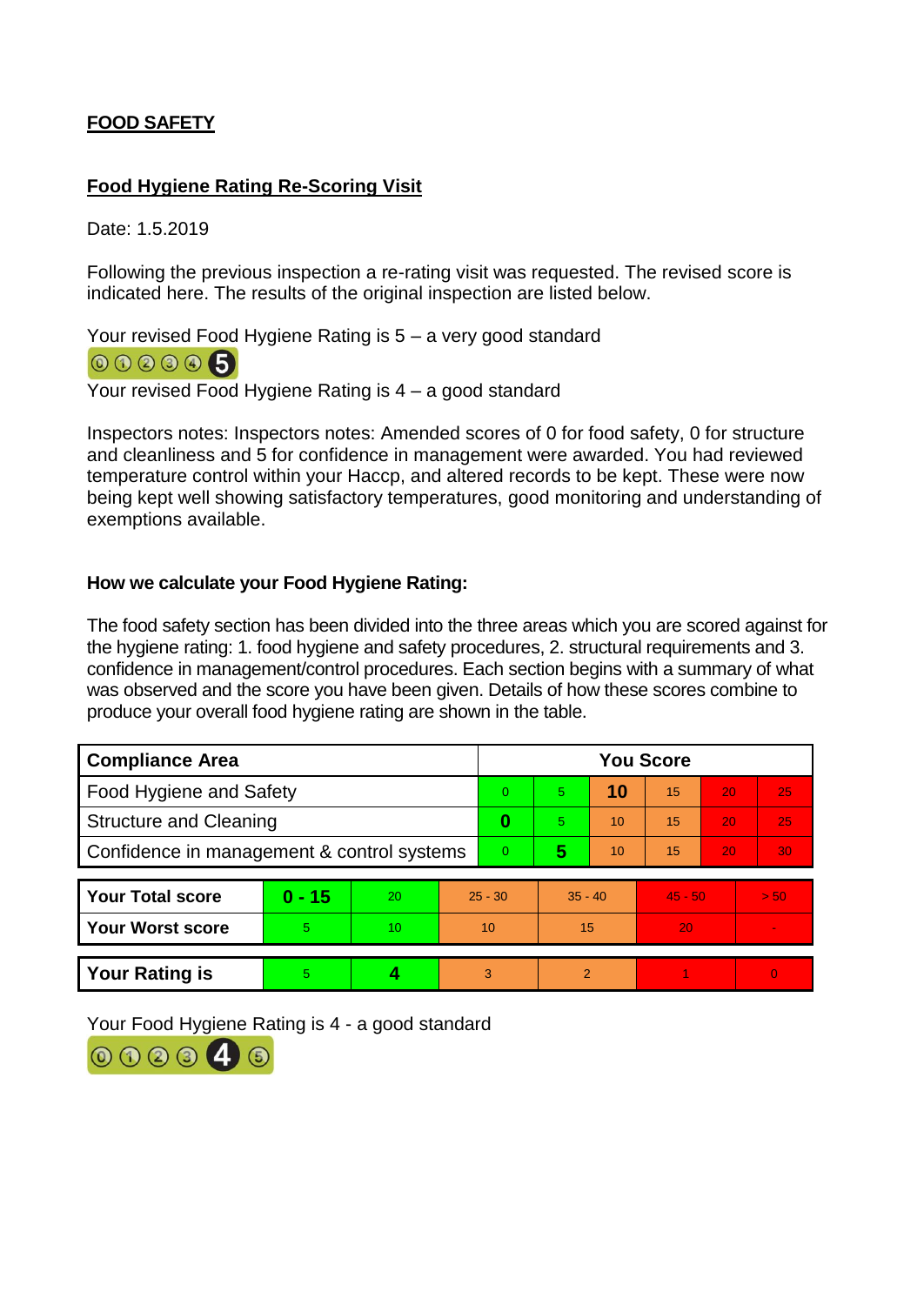# **1. Food Hygiene and Safety**

Food hygiene standards are generally satisfactory and maintained. There is evidence of some non-compliance with legal requirements. Some lapses are evident however generally you have satisfactory food handling practices and procedures and adequate control measures to prevent cross-contamination are in place. The contraventions require your attention; although not critical to food safety they may become so if not addressed. **(Score 10)**

### Contamination risks

**Contravention** The following exposed ready-to-eat food and or its packaging to the risk of cross-contamination with foodborne bacteria from raw meat or unwashed fruits and vegetables::

• outer packaging not removed from items stored in fridges.

**Legal Requirement** At all stages of production, processing and distribution, food must be protected from any contamination likely to render it unfit for human consumption, injurious to health or contaminated in such a way that it would be unreasonable to expect it to be consumed in that state.

**Observation** I was pleased to see you were able to generally demonstrate effective controls to prevent cross-contamination.

### Hand-washing

**Information** We have a handwashing demonstration kit which you might like to borrow in order to demonstrate the principles of correct hand washing to your staff. Contact the Duty Officer on 01603 212747 for more information.

**Observation** I was pleased to see hand washing was well managed.

#### Personal Hygiene

**Observation** I was pleased to see that standards of personal hygiene were high.

#### Temperature Control

**Contravention** The following evidence indicated there was a risk of bacteria growing on food:

- the hot display cabinet was not holding high risk foods above 63 degrees Celsius
- monitoring had not detected that there was an issue of temperatures dropping below 63
- you were not applying the 2 hour exemption available to you on the day of inspection, because no second delivery had arrived, and the 2 hour check outlined in your Food Safety Management System/records had not been carried out
- records showed that temperatures were being taken upon arrival from the main kitchen, but not always when stored or displayed in hot cabinets. This shows a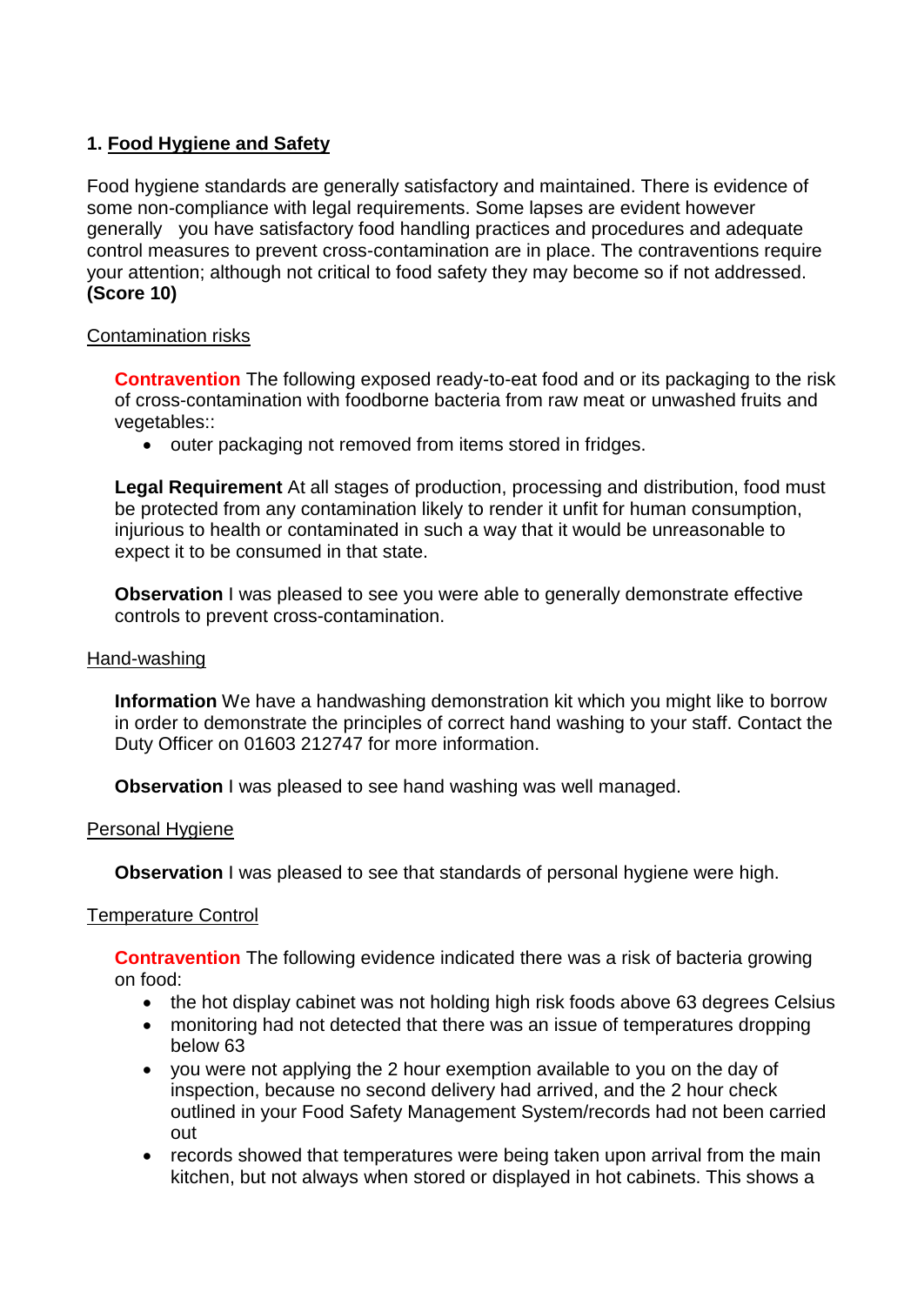misunderstanding of hot hold requirements and exemptions, and your own policies. (you may want to however include this receipt temperature in monitoring records.)

- no monitoring of high risk items held in the back up unit are ever monitored. This must be included, and has a bearing on any exemptions available depending upon the temperature food is held here at
- your records showed no evidence of readings for any second deliveries. The temperature these are stored/displayed at requires monitoring as with the first delivery. Please consider this. Your monitoring form had no space for this and should be reviewed.

**Observation** The 2 hour check had been completed on records the previous day, but on the day of inspection had not.

It was noted that when received from the main kitchen temperatures are already quite low. It would be beneficial if these temperatures are kept as high as possible.

I was pleased to note you have a probe thermometer which is regularly calibrated.

**Legal Requirement** Food which has been cooked or reheated and is intended to be kept hot until it is sold, must either be held at or above 63°C or it can be kept for service or on display for sale for a single period of less than 2 hours; at the end of the 2 hour period the food should be cooled as quickly as possible and kept at or below 8°C or discarded.

**Guidance** Where unsatisfactory temperatures are observed checks then should be made with a probe thermometer to see the actual temperature of the interior of the food.

# **2. Structure and Cleaning**

The structure facilities and standard of cleaning and maintenance are all excellent and you demonstrated full compliance with the law. There is evidence of effective pest control and procedures are in place to rectify any problems as they arise. There is good provision for waste disposal. **(Score 0)**

#### Cleaning of Structure

**Observation** The servery had been well maintained and the standard of cleaning was good.

#### Cleaning Chemicals / Materials / Equipment and Methods

**Observation** I was pleased to see that the premises was kept clean and that your cleaning materials, methods and equipment were able to minimise the spread of harmful bacteria between surfaces.

**Maintenance**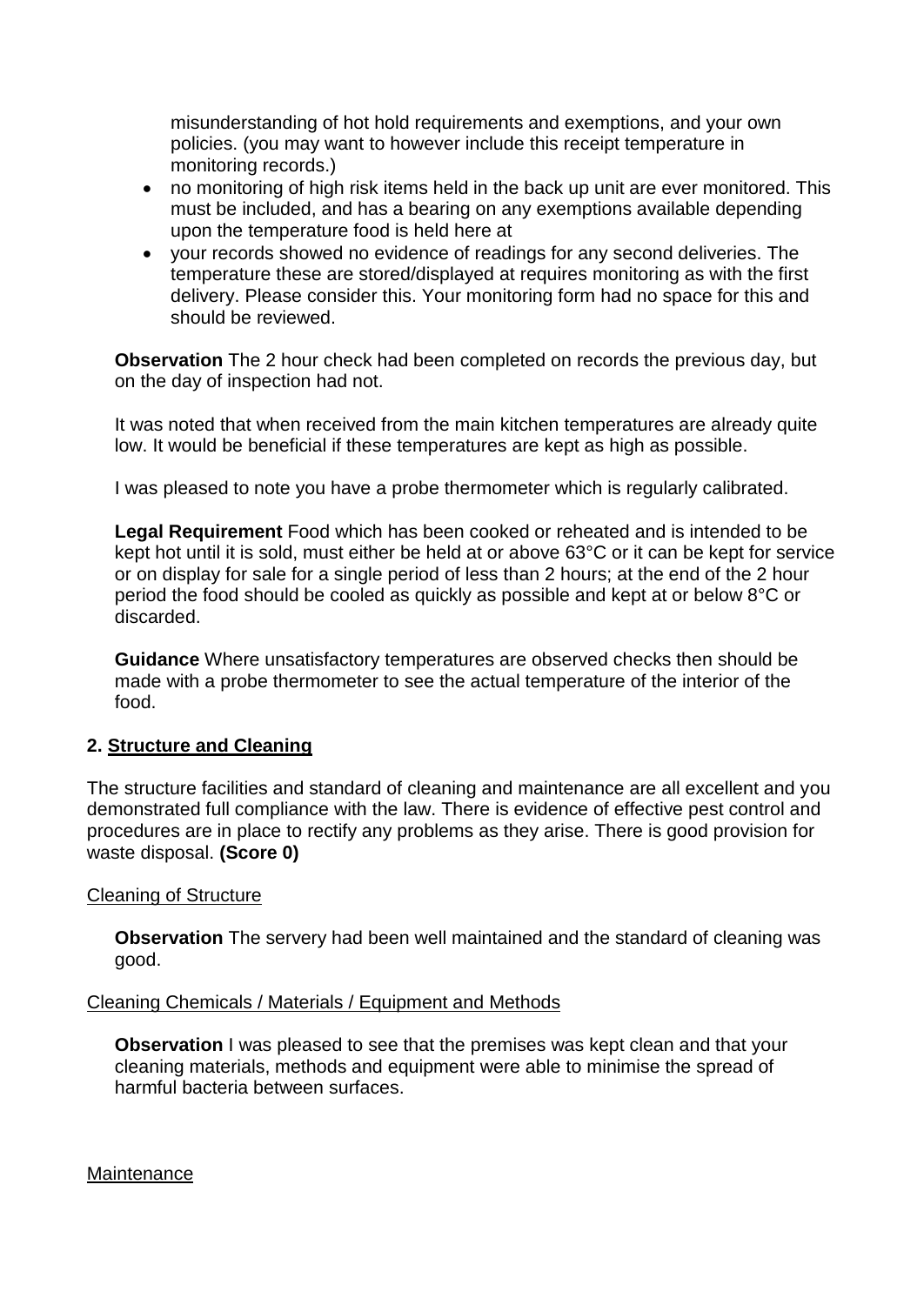**Observation** You are maintaining the premises in good condition.

### Facilities and Structural provision

**Observation I** was pleased to see the premises had been well maintained and that adequate facilities had been provided.

### Pest Control

**Observation** I was pleased to see that the premises was proofed against the entry of pests and that pest control procedures were in place.

**Observation** You have a pest control contract in place and there is no evidence of pest activity on the premises.

# **3. Confidence in Management**

A food safety management system is in place and you demonstrate a very good standard of compliance with the law. You have a good track record. There are some minor contraventions which require your attention. **(Score 5)**

### Type of Food Safety Management System Required

**Observation** Your SFBB/food safety management system was in place and generally working well. I was confident you had effective control over most hazards to food.

**Observation** You were date labelling perishable foods appropriately and could demonstrate effective control over food spoilage organisms.

**Observation** You were monitoring (and recording) the temperatures of your fridges and freezers.

**Recommendation** That your Food Safety Management System be available in each unit. It would be satisfactory for this to stored electronically so it can be updated centrally.

# Food Hazard Identification and Control

**Contravention** The control methods you have put in place at the following critical control points are not sufficient::

- bacteria growing on food
- methods of control at critical points

# Proving Your Arrangements are Working Well

**Contravention** The following matters are needed in order to demonstrate your food safety management system is working as it should::

• temperature monitoring of hot held food and appropriate records.